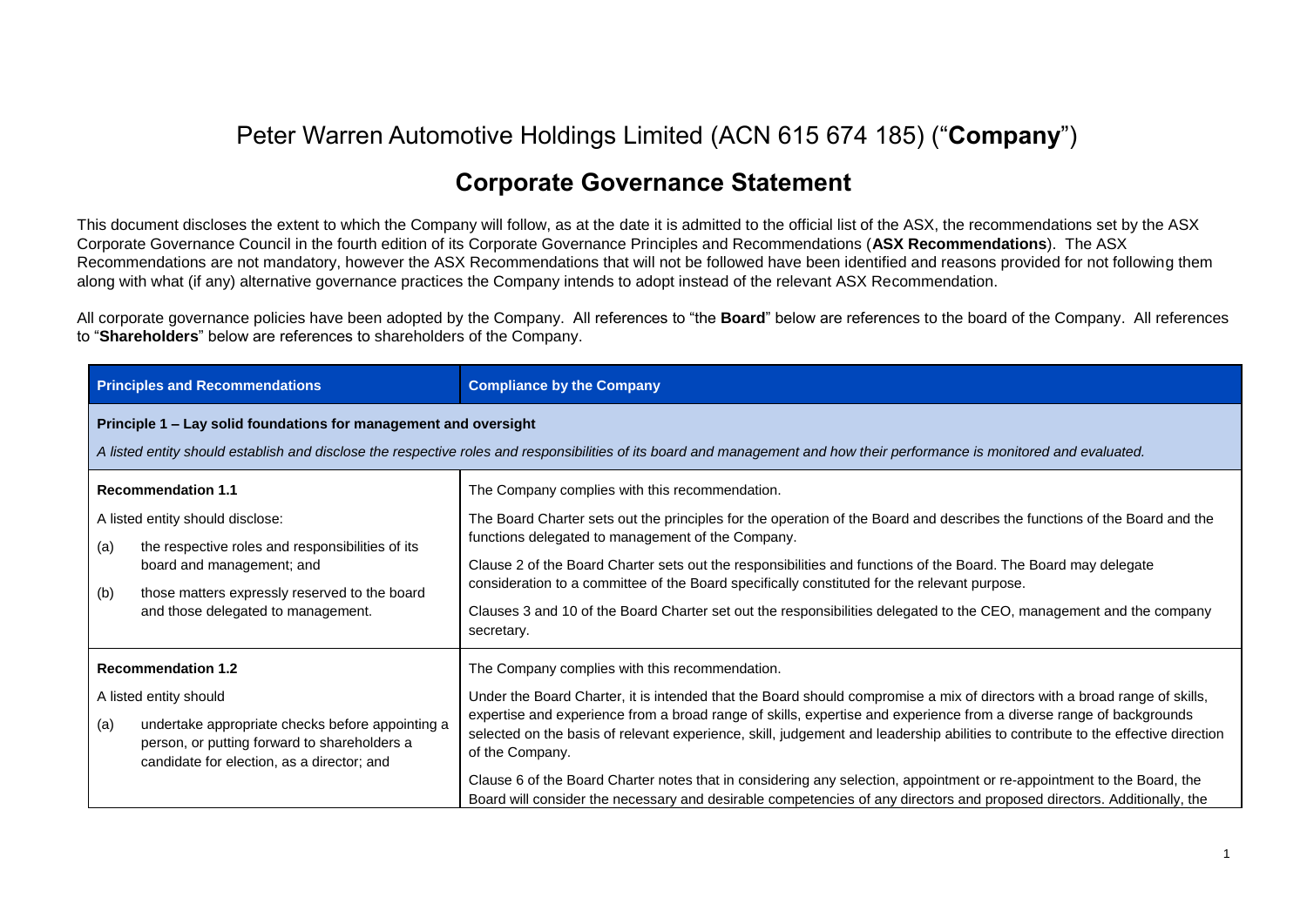| <b>Principles and Recommendations</b>                                                                                                                                                                                                                                                                                                                                                                                                                                                                                                                                                                                                                                                         | <b>Compliance by the Company</b>                                                                                                                                                                                                                                                                                                                                                                                                                                                                                                                                                                                                                                                                                                                                                                                                                                                                                                                                        |
|-----------------------------------------------------------------------------------------------------------------------------------------------------------------------------------------------------------------------------------------------------------------------------------------------------------------------------------------------------------------------------------------------------------------------------------------------------------------------------------------------------------------------------------------------------------------------------------------------------------------------------------------------------------------------------------------------|-------------------------------------------------------------------------------------------------------------------------------------------------------------------------------------------------------------------------------------------------------------------------------------------------------------------------------------------------------------------------------------------------------------------------------------------------------------------------------------------------------------------------------------------------------------------------------------------------------------------------------------------------------------------------------------------------------------------------------------------------------------------------------------------------------------------------------------------------------------------------------------------------------------------------------------------------------------------------|
| (b)<br>provide shareholders with all material information<br>in its possession relevant to a decision on<br>whether or not to elect or re-elect a director.                                                                                                                                                                                                                                                                                                                                                                                                                                                                                                                                   | Board will ensure that the Company undertakes appropriate checks before appointing a person or putting forward to<br>securityholders a candidate for election.<br>Clause 6 also notes that the Board will ensure that the Company provides securityholders all material information in its<br>possession relevant to a decision on whether or not to elect or re-elect a director.                                                                                                                                                                                                                                                                                                                                                                                                                                                                                                                                                                                      |
| <b>Recommendation 1.3</b><br>A listed entity should have a written agreement with each<br>director and senior executive setting out the terms of<br>their appointment.                                                                                                                                                                                                                                                                                                                                                                                                                                                                                                                        | The Company complies with this recommendation.<br>The Company will have a written agreement with each director and senior executive setting out the terms of their<br>appointment.                                                                                                                                                                                                                                                                                                                                                                                                                                                                                                                                                                                                                                                                                                                                                                                      |
| <b>Recommendation 1.4</b><br>The company secretary of a listed entity should be<br>accountable directly to the board, through the chair, on<br>all matters to do with the proper functioning of the board.                                                                                                                                                                                                                                                                                                                                                                                                                                                                                    | The Company complies with this recommendation.<br>Clause 10 of the Board Charter provides that the secretary is accountable to the Board through the Chair on all matters to<br>do with the proper functioning of the Board.                                                                                                                                                                                                                                                                                                                                                                                                                                                                                                                                                                                                                                                                                                                                            |
| <b>Recommendation 1.5</b><br>A listed entity should:<br>have a Diversity Policy which includes<br>(a)<br>requirements for the board or a relevant<br>committee of the board to set measurable<br>objectives for achieving gender diversity and to<br>assess annually both the objectives and the<br>entity's progress in achieving them;<br>(b)<br>disclose that policy or a summary of it; and<br>disclose as at the end of each reporting period the<br>(c)<br>measurable objectives for achieving gender<br>diversity set by the board or a relevant committee<br>of the board in accordance with the entity's<br>Diversity Policy and its progress towards<br>achieving them, and either: | The Company complies with this recommendation.<br>The Company has a Diversity and Inclusion Policy which applies to the employees and directors of the Company and<br>subsidiaries. Clause 3 of the Diversity and Inclusion Policy provides that the Board is responsible for setting measurable<br>objectives to promote gender diversity and the Company's progress in achieving them. The Diversity and Inclusion Policy's<br>effectiveness is measured at least annually.<br>The Diversity and Inclusion Policy will be disclosed on Company's website.<br>Clause 3 of the Diversity and Inclusion Policy provides that the objectives set for a reporting period and the progress<br>towards achievement of those objectives will be disclosed annually in the Group's annual report. This will include disclosure<br>of the respective proportions of men and women on the board, in senior executive positions and across the whole workforce<br>of the Company. |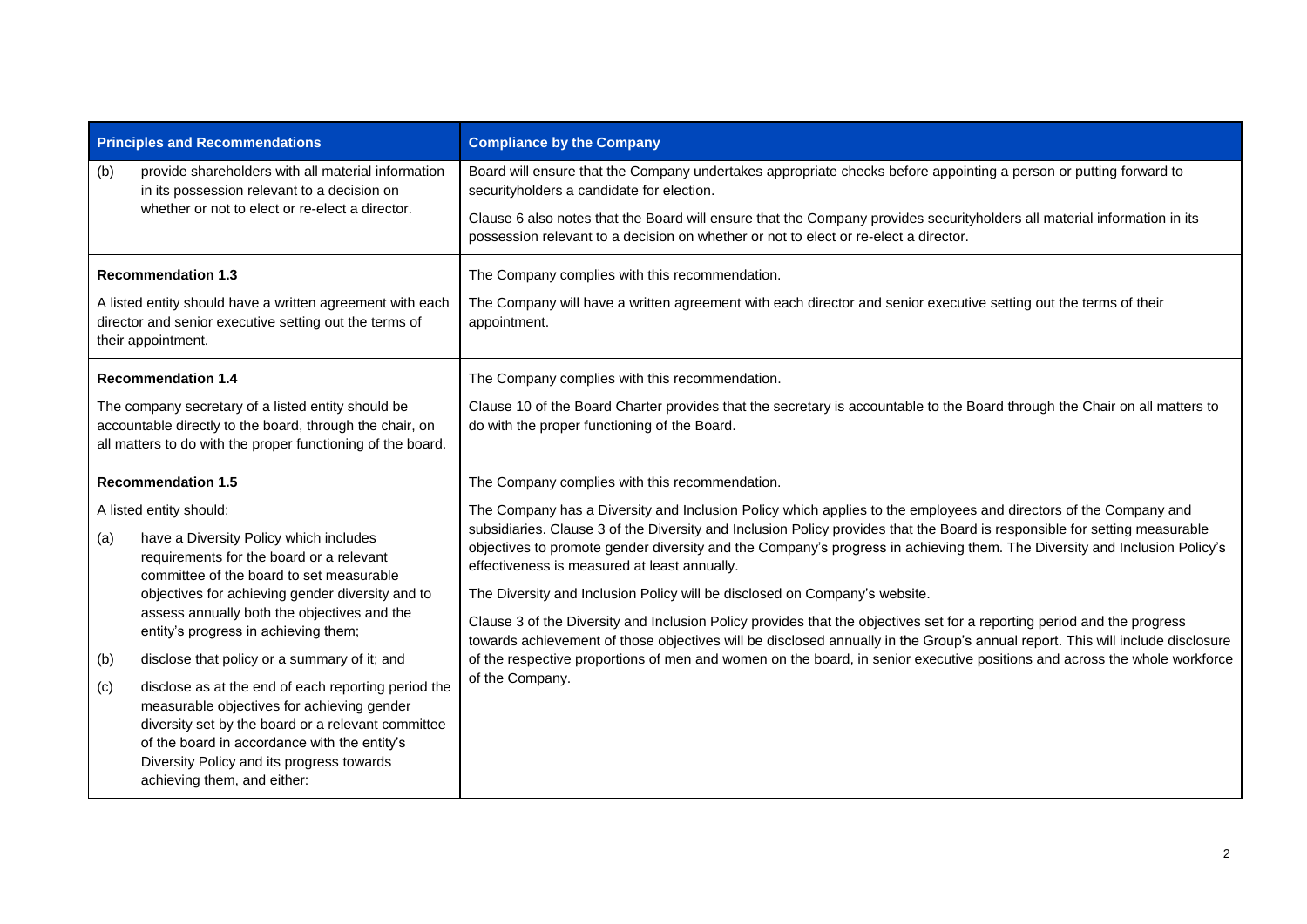| <b>Principles and Recommendations</b> |      |                                                                                                                                                                                                                           | <b>Compliance by the Company</b>                                                                                                                                    |
|---------------------------------------|------|---------------------------------------------------------------------------------------------------------------------------------------------------------------------------------------------------------------------------|---------------------------------------------------------------------------------------------------------------------------------------------------------------------|
|                                       | (i)  | the respective proportions of men and<br>women on the board, in senior executive<br>positions and across the whole<br>organisation (including how the entity has<br>defined "senior executive" for these<br>purposes); or |                                                                                                                                                                     |
|                                       | (ii) | if the entity is a "relevant employer" under<br>the Workplace Gender Equality Act, the<br>entity's most recent "Gender Equality<br>Indicators", as defined in and published<br>under the Act.                             |                                                                                                                                                                     |
|                                       |      | <b>Recommendation 1.6</b>                                                                                                                                                                                                 | The Company complies with this recommendation.                                                                                                                      |
|                                       |      | A listed entity should:                                                                                                                                                                                                   | Clause 7 of the Board Charter provides that the Board will regularly carry out a formal review of its performance, its                                              |
| (a)                                   |      | have and disclose a process for periodically<br>evaluating the performance of the board, its<br>committees and individual directors; and                                                                                  | committees and each director.<br>The Board will disclose in relation to each reporting period whether a performance evaluation was undertaken.                      |
| (b)                                   |      | disclose, in relation to each reporting period,<br>whether a performance evaluation was<br>undertaken in the reporting period in accordance<br>with that process.                                                         |                                                                                                                                                                     |
| <b>Recommendation 1.7</b>             |      |                                                                                                                                                                                                                           | The Company complies with this recommendation.                                                                                                                      |
|                                       |      | A listed entity should:                                                                                                                                                                                                   | Clause 7 of the Board Charter provides that the Board will regularly carry out a formal review of the performance of the                                            |
| (a)                                   |      | have and disclose a process for periodically<br>evaluating the performance of its senior<br>executives; and                                                                                                               | CEO and other Senior Management against guidelines approved by the Board.<br>Clause 7 notes that each year the Board will confirm that this review has taken place. |
| (b)                                   |      | disclose, in relation to each reporting period,<br>whether a performance evaluation was<br>undertaken in the reporting period in accordance<br>with that process.                                                         |                                                                                                                                                                     |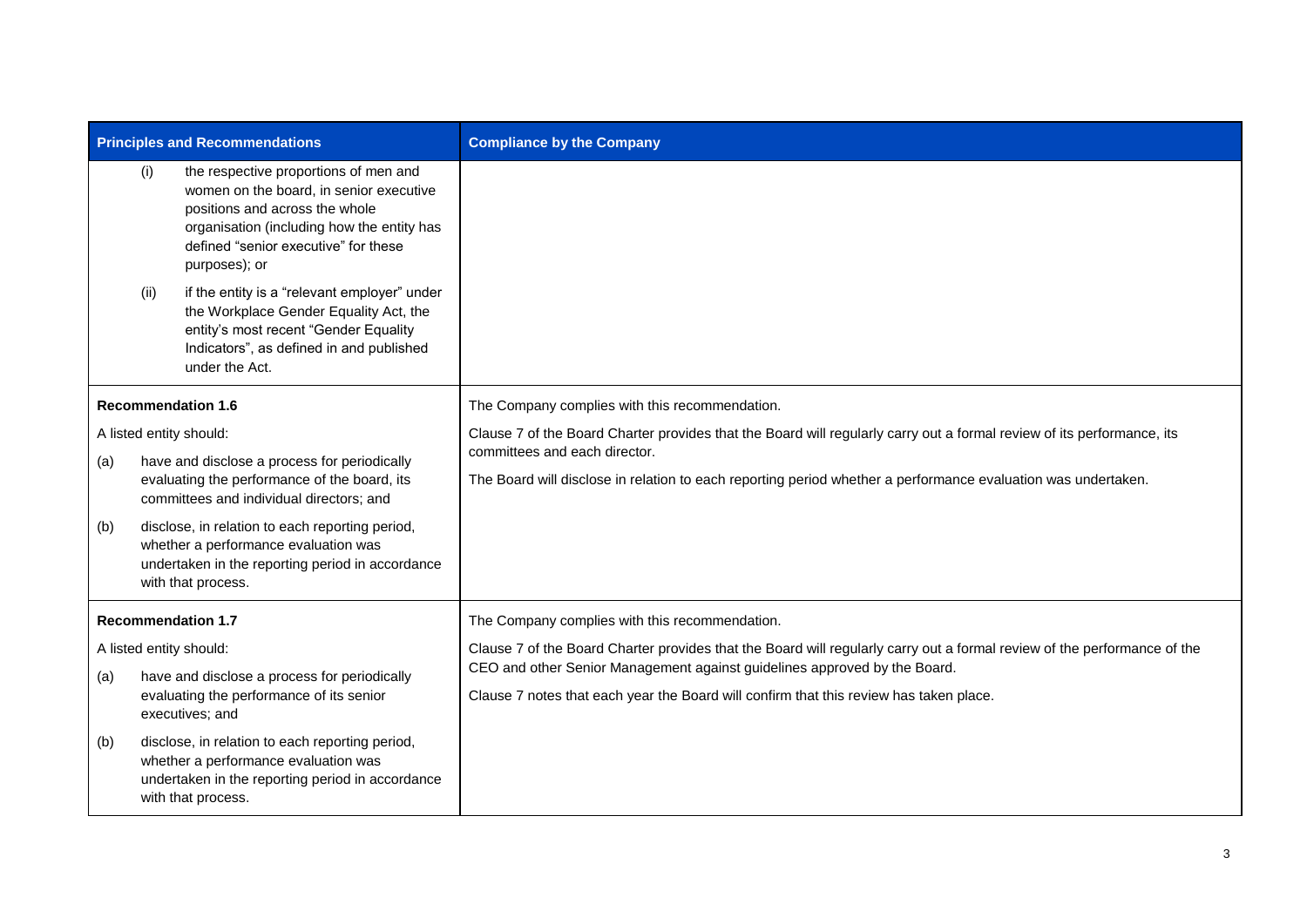|                                                                                                                        |                                                                                                                                                                                                    | <b>Principles and Recommendations</b>                                                                                                                                                                                                                                                                                                         | <b>Compliance by the Company</b>                                                                                                                                                                                                                           |
|------------------------------------------------------------------------------------------------------------------------|----------------------------------------------------------------------------------------------------------------------------------------------------------------------------------------------------|-----------------------------------------------------------------------------------------------------------------------------------------------------------------------------------------------------------------------------------------------------------------------------------------------------------------------------------------------|------------------------------------------------------------------------------------------------------------------------------------------------------------------------------------------------------------------------------------------------------------|
|                                                                                                                        | Principle 2 - Structure the board to add value<br>A listed entity should have a board of an appropriate size, composition, skills and commitment to enable it to discharge its duties effectively. |                                                                                                                                                                                                                                                                                                                                               |                                                                                                                                                                                                                                                            |
|                                                                                                                        |                                                                                                                                                                                                    | <b>Recommendation 2.1</b>                                                                                                                                                                                                                                                                                                                     | The Company does not comply with this recommendation.                                                                                                                                                                                                      |
|                                                                                                                        |                                                                                                                                                                                                    | The board of a listed entity should:                                                                                                                                                                                                                                                                                                          | As the Board only consists or four members, the Board has determined not to establish a nomination committee as the                                                                                                                                        |
| (a)                                                                                                                    |                                                                                                                                                                                                    | have a nomination committee which:                                                                                                                                                                                                                                                                                                            | Board considers that such a committee is not necessary and would be burdensome at this time given such role a committee<br>would play and the Board's current size and composition.                                                                        |
|                                                                                                                        | (i)                                                                                                                                                                                                | has at least three members, a majority of<br>whom are independent directors; and                                                                                                                                                                                                                                                              | The Board considers that it collectively has the appropriate balance of skills, knowledge, experience, independence and<br>diversity to enable it to discharge its duties and responsibilities effectively in considering the matters that would otherwise |
|                                                                                                                        | (ii)                                                                                                                                                                                               | is chaired by an independent director;                                                                                                                                                                                                                                                                                                        | be considered by that committee. The Board will keep this matter under review and, if deemed desirable or necessary, may                                                                                                                                   |
|                                                                                                                        |                                                                                                                                                                                                    | and disclose                                                                                                                                                                                                                                                                                                                                  | constitute a nomination committee at an appropriate time in the future.                                                                                                                                                                                    |
|                                                                                                                        | (iii)                                                                                                                                                                                              | the charter of the committee;                                                                                                                                                                                                                                                                                                                 |                                                                                                                                                                                                                                                            |
|                                                                                                                        | (iv)                                                                                                                                                                                               | the members of the committee;                                                                                                                                                                                                                                                                                                                 |                                                                                                                                                                                                                                                            |
|                                                                                                                        | (v)                                                                                                                                                                                                | as at the end of each reporting period, the<br>number of times the committee met<br>throughout the period and the individual<br>attendances of the members at those<br>meetings; or                                                                                                                                                           |                                                                                                                                                                                                                                                            |
| (b)                                                                                                                    |                                                                                                                                                                                                    | if it does not have a nomination committee,<br>disclose that fact and the processes it employs to<br>address board succession issues and to ensure<br>that the board has the appropriate balance of<br>skills, knowledge, experience, independence and<br>diversity to enable it to discharge its duties and<br>responsibilities effectively. |                                                                                                                                                                                                                                                            |
| <b>Recommendation 2.2</b>                                                                                              |                                                                                                                                                                                                    |                                                                                                                                                                                                                                                                                                                                               | The Company complies with this recommendation.                                                                                                                                                                                                             |
| A listed entity should have and disclose a board skills<br>matrix setting out the mix of skills and diversity that the |                                                                                                                                                                                                    |                                                                                                                                                                                                                                                                                                                                               | Clause 5 of the Board Charter sets out the aim of the Board to have an appropriate mix of skills, experience, expertise and<br>diversity relevant to the Company's business and the Board's duties and responsibilities.                                   |
|                                                                                                                        |                                                                                                                                                                                                    |                                                                                                                                                                                                                                                                                                                                               | The Company's board skills matrix will be disclosed in the Company's Corporate Governance Statement.                                                                                                                                                       |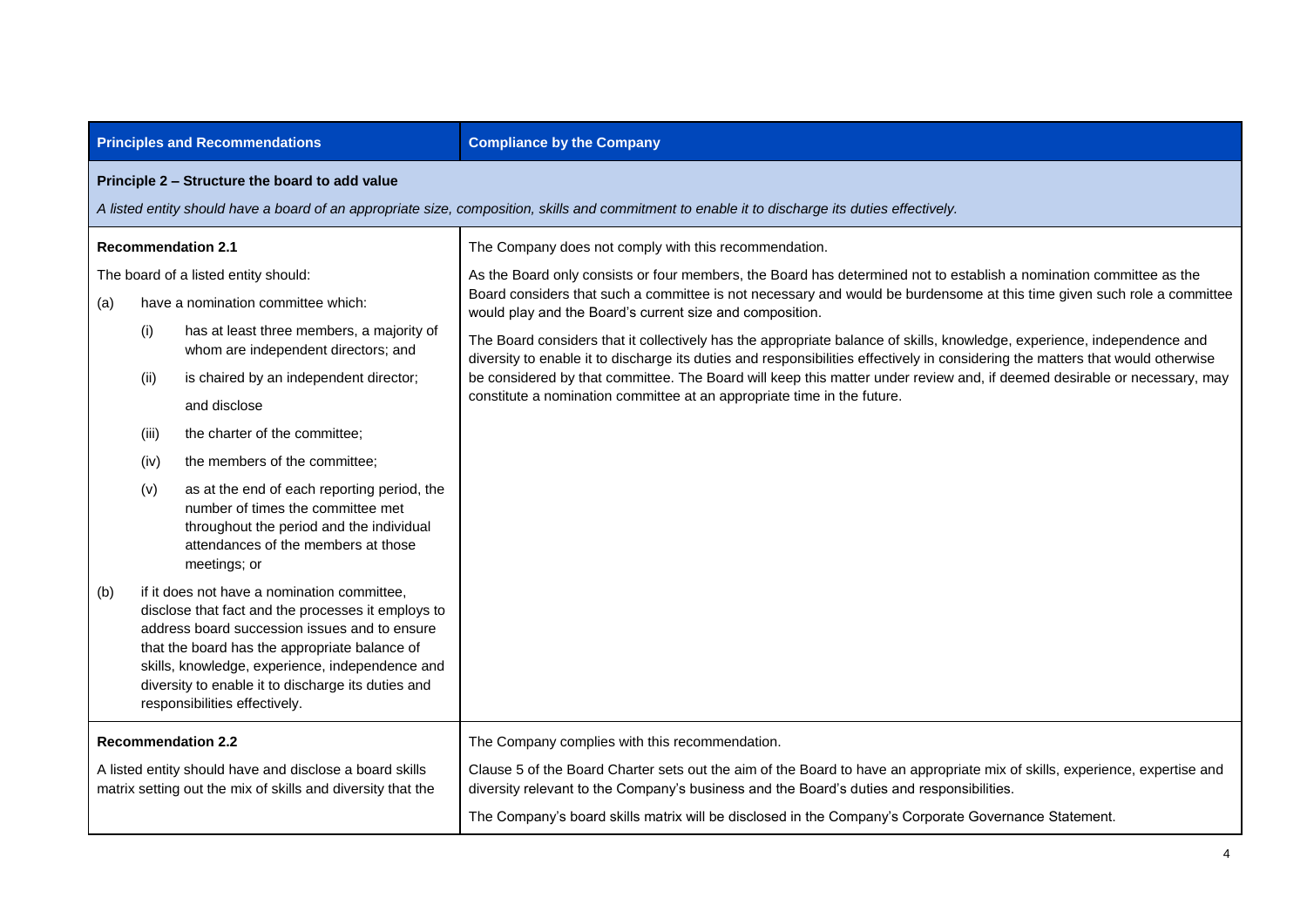| <b>Principles and Recommendations</b>                                                                                                                               |                                                                                                                                                                                                                                                                                                                                                                 | <b>Compliance by the Company</b>                                                                                                                                                                                                                                                                                                                                                                             |
|---------------------------------------------------------------------------------------------------------------------------------------------------------------------|-----------------------------------------------------------------------------------------------------------------------------------------------------------------------------------------------------------------------------------------------------------------------------------------------------------------------------------------------------------------|--------------------------------------------------------------------------------------------------------------------------------------------------------------------------------------------------------------------------------------------------------------------------------------------------------------------------------------------------------------------------------------------------------------|
| board currently has or is looking to achieve in its<br>membership.                                                                                                  |                                                                                                                                                                                                                                                                                                                                                                 |                                                                                                                                                                                                                                                                                                                                                                                                              |
|                                                                                                                                                                     | <b>Recommendation 2.3</b>                                                                                                                                                                                                                                                                                                                                       | The Company complies with this recommendation.                                                                                                                                                                                                                                                                                                                                                               |
|                                                                                                                                                                     | A listed entity should disclose:                                                                                                                                                                                                                                                                                                                                | The Company will disclose:                                                                                                                                                                                                                                                                                                                                                                                   |
| (a)                                                                                                                                                                 | the names of the directors considered by the<br>board to be independent directors;                                                                                                                                                                                                                                                                              | the names of the directors considered by the board to be independent directors (as at the date of listing, being<br>(a)<br>Catherine West, John Ingram and Niran Peiris);                                                                                                                                                                                                                                    |
| (b)                                                                                                                                                                 | if a director has an interest, position, association<br>or relationship of the type described in Box 2.3 but<br>the board is of the opinion that it does not<br>compromise the independence of the director, the<br>nature of the interest, position, association or<br>relationship in question and an explanation of why<br>the board is of that opinion; and | if a director has an interest, position, association or relationship of the type described in Box 2.3 but the board is of<br>(b)<br>the opinion that it does not compromise the independence of the director, the nature of the interest, position,<br>association or relationship in question and an explanation of why the board is of that opinion; and<br>(c)<br>the length of service of each director. |
| (c)                                                                                                                                                                 | the length of service of each director.                                                                                                                                                                                                                                                                                                                         |                                                                                                                                                                                                                                                                                                                                                                                                              |
| <b>Recommendation 2.4</b><br>A majority of the board of a listed entity should be<br>independent directors.                                                         |                                                                                                                                                                                                                                                                                                                                                                 | The Company complies with this recommendation.<br>Clause 5 of the Board Charter provides that the majority of the Board should, to the extent practicable given the size and<br>composition of the Board from time to time, be comprised of independent directors. At the time of listing, the Board will be<br>comprised of three independent directors and one non independent director.                   |
| <b>Recommendation 2.5</b>                                                                                                                                           |                                                                                                                                                                                                                                                                                                                                                                 | The Company complies with this recommendation.                                                                                                                                                                                                                                                                                                                                                               |
| The chair of the board of a listed entity should be an<br>independent director and, in particular, should not be the<br>same person as the CEO of the entity.       |                                                                                                                                                                                                                                                                                                                                                                 | Clause 8 of the Board Charter provides that, to the extent practicable given the size and composition of the Board from time<br>to time, the chairperson of the Board may be an independent director and must not hold (or held in the previous 3 years)<br>the office of CEO.                                                                                                                               |
|                                                                                                                                                                     | <b>Recommendation 2.6</b>                                                                                                                                                                                                                                                                                                                                       | The Company complies with this recommendation.                                                                                                                                                                                                                                                                                                                                                               |
| A listed entity should have a program for inducting new<br>directors and provide appropriate professional<br>development opportunities for directors to develop and |                                                                                                                                                                                                                                                                                                                                                                 | Clause 11 of the Board Charter provides that new directors will be briefed on their roles and responsibilities and the minutes<br>and papers of Board and committee meetings will be made available to them. It also provides that time will be allocated at                                                                                                                                                 |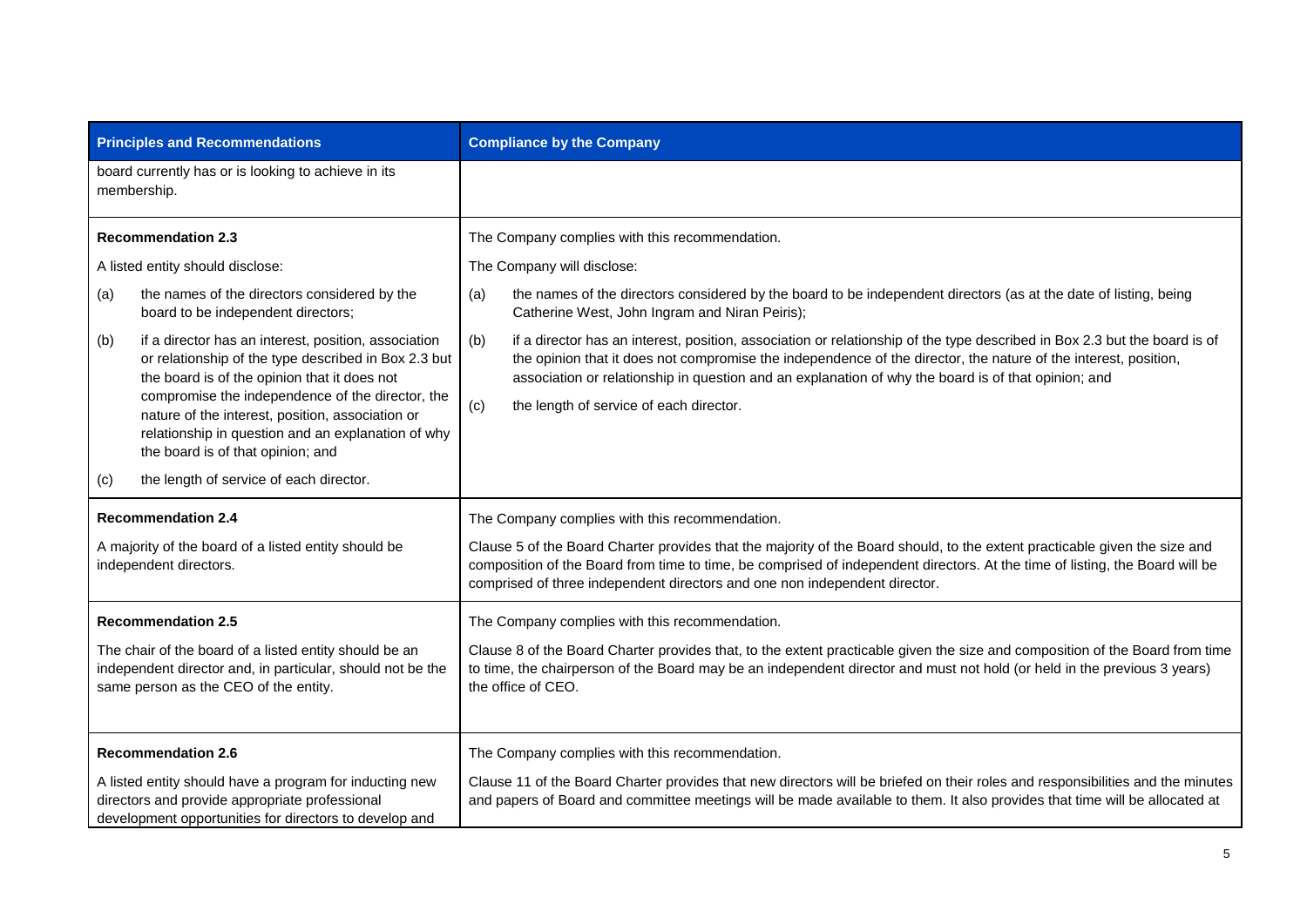|                                      | <b>Principles and Recommendations</b>                                                       | <b>Compliance by the Company</b>                                                                                                                                          |
|--------------------------------------|---------------------------------------------------------------------------------------------|---------------------------------------------------------------------------------------------------------------------------------------------------------------------------|
|                                      | maintain the skills and knowledge needed to perform<br>their role as directors effectively. | Board and committee meetings for the continuing education of directors on significant issues facing the company and<br>changes to the regulatory environment.             |
|                                      | Principle 3 - Promote ethical and responsible decision making                               |                                                                                                                                                                           |
|                                      | A listed entity should act ethically and responsibly                                        |                                                                                                                                                                           |
| <b>Recommendation 3.1</b>            |                                                                                             | The Company complies with this recommendation.                                                                                                                            |
| A listed entity should:              |                                                                                             | The Company has a Code of Conduct which applies to employees, contractors, consultants, manager and directors of the                                                      |
| (a)                                  | have a code of conduct for its directors, senior                                            | Company.                                                                                                                                                                  |
| (b)                                  | executives and employees; and<br>disclose that code or a summary of it.                     | A copy of the Company's Code of Conduct will be disclosed on its website.                                                                                                 |
|                                      |                                                                                             |                                                                                                                                                                           |
|                                      | Principle 4 - Safeguard integrity in corporate reporting                                    |                                                                                                                                                                           |
|                                      |                                                                                             | A listed entity should have formal and rigorous processes that independently verify and safeguard the integrity of its corporate reporting                                |
| <b>Recommendation 4.1</b>            |                                                                                             | The Company has established an Audit and Risk Management Committee (ARMC) which is governed by the ARMC<br>Charter which sets out its roles and responsibilities.         |
| The board of a listed entity should: |                                                                                             |                                                                                                                                                                           |
| (a)                                  | have an audit committee which:                                                              | Clause 2 of the ARMC Charter provides that the ARMC should to the extent practicable, given the size and composition of<br>the Board from time to time, comprise of:      |
| (i)                                  | has at least three members, all of whom<br>are non-executive directors and a majority       | at least three members;<br>$\bullet$                                                                                                                                      |
|                                      | of whom are independent directors; and                                                      | only non-executive directors; and<br>$\bullet$                                                                                                                            |
| (ii)                                 | is chaired by an independent director, who                                                  | a majority of directors who are independent.                                                                                                                              |
|                                      | is not the chair of the board,                                                              | Clause 2(c) of the AMRC Charter provides that the chair of the ARMC should be an independent non-executive director                                                       |
|                                      | and disclose:                                                                               | who does not chair the Board. As at the date of listing, the chair of the ARMC will be Niran Peiris, independent non-                                                     |
| (iii)                                | the charter of the committee;                                                               | executive director. The Company complies with this recommendation. At the time of listing, the ARMC will be comprised of<br>Niran Peiris, Catherine West and John Ingram. |
| (iv)                                 | the relevant qualifications and experience<br>of the members of the committee; and          | The ARMC Charter will be disclosed on the Company's website.                                                                                                              |
| (v)                                  | in relation to each reporting period, the<br>number of times the committee met              | Clause 3(a) of the ARMC Charter provides that the ARMC must meet at least three times annually or as frequently as is<br>required to undertake its role effectively.      |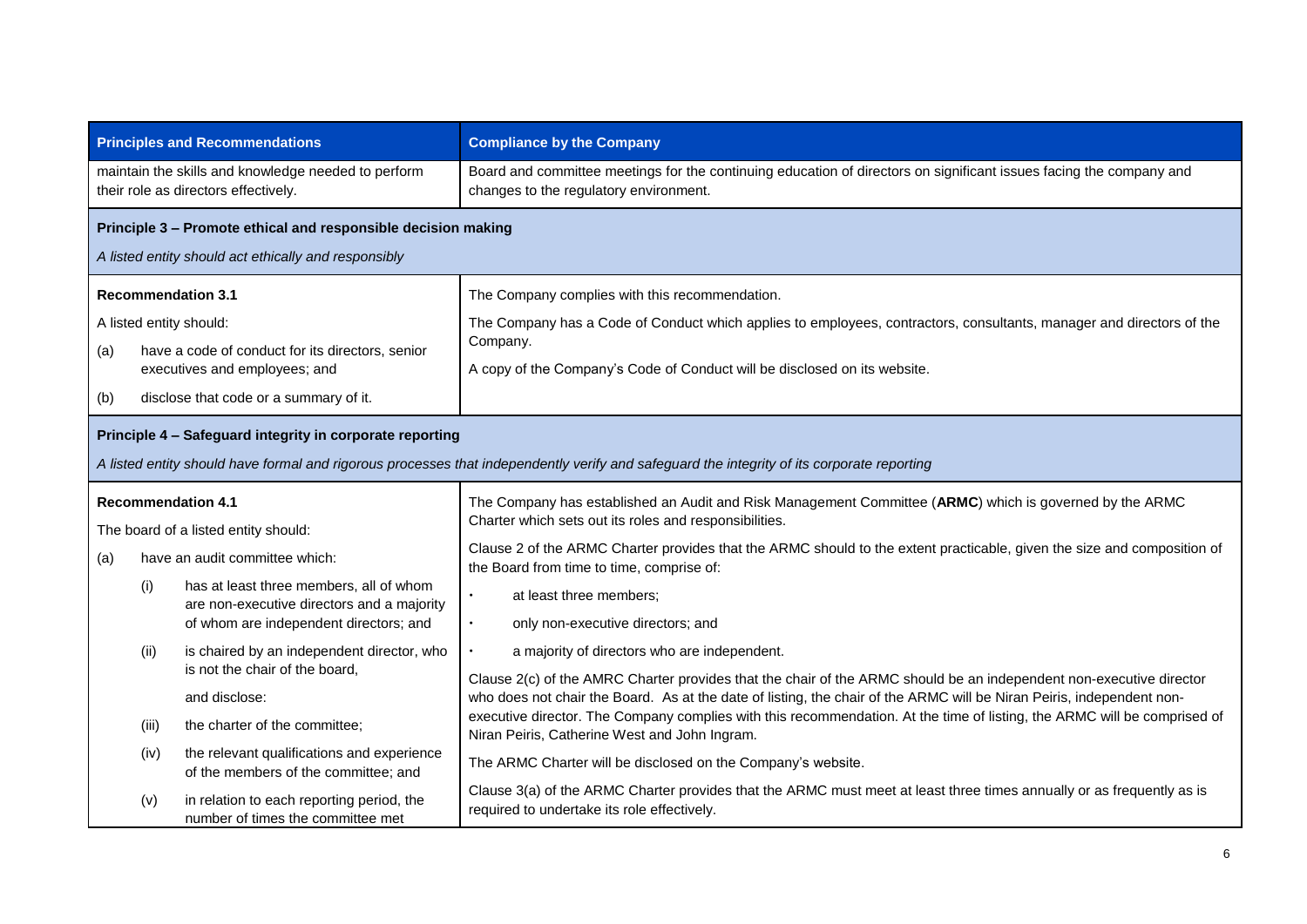| <b>Principles and Recommendations</b>                                                                                                                                                                                                                                                                                                                                                                                                                                                                                                                                                                  |                                                                                                                                                                                                                                                                                                                               | <b>Compliance by the Company</b>                                                                                                                                                                                                                                                                                                                                                                                                                                                                                                                                                                        |
|--------------------------------------------------------------------------------------------------------------------------------------------------------------------------------------------------------------------------------------------------------------------------------------------------------------------------------------------------------------------------------------------------------------------------------------------------------------------------------------------------------------------------------------------------------------------------------------------------------|-------------------------------------------------------------------------------------------------------------------------------------------------------------------------------------------------------------------------------------------------------------------------------------------------------------------------------|---------------------------------------------------------------------------------------------------------------------------------------------------------------------------------------------------------------------------------------------------------------------------------------------------------------------------------------------------------------------------------------------------------------------------------------------------------------------------------------------------------------------------------------------------------------------------------------------------------|
|                                                                                                                                                                                                                                                                                                                                                                                                                                                                                                                                                                                                        | throughout the period and the individual<br>attendances of the members at those<br>meetings; or                                                                                                                                                                                                                               | The Company will, at the end of each reporting period, disclose in its annual report the number of times the ARMC met<br>throughout the period and the individual attendances of the members at those meetings is to be disclosed.                                                                                                                                                                                                                                                                                                                                                                      |
| (b)                                                                                                                                                                                                                                                                                                                                                                                                                                                                                                                                                                                                    | if it does not have an audit committee, disclose<br>that fact and the processes it employs that<br>independently verify and safeguard the integrity of<br>its corporate reporting, including the processes for<br>the appointment and removal of the external<br>auditor and the rotation of the audit engagement<br>partner. |                                                                                                                                                                                                                                                                                                                                                                                                                                                                                                                                                                                                         |
|                                                                                                                                                                                                                                                                                                                                                                                                                                                                                                                                                                                                        | <b>Recommendation 4.2</b>                                                                                                                                                                                                                                                                                                     | The Company complies with this recommendation.                                                                                                                                                                                                                                                                                                                                                                                                                                                                                                                                                          |
| The board of a listed entity should, before it approves the<br>entity's financial statements for a financial period, receive<br>from its CEO and CFO a declaration that, in their opinion,<br>the financial records of the entity have been properly<br>maintained and that the financial statements comply with<br>the appropriate accounting standards and give a true and<br>fair view of the financial position and performance of the<br>entity and that the opinion has been formed on the basis<br>of a sound system of risk management and internal<br>control which is operating effectively. |                                                                                                                                                                                                                                                                                                                               | Clause 6 of the ARMC Charter provides that the ARMC will review the Company's financial statements with management<br>and its external auditor before recommending that the Board approve the statements. The ARMC is also responsible for<br>ensuring that appropriate processes are in place to form the basis upon which the Chief Executive Officer and Chief<br>Financial Officer provide the recommended declarations in relation to the Company's financial statements.                                                                                                                          |
| <b>Recommendation 4.3</b>                                                                                                                                                                                                                                                                                                                                                                                                                                                                                                                                                                              |                                                                                                                                                                                                                                                                                                                               | The Company complies with this recommendation.                                                                                                                                                                                                                                                                                                                                                                                                                                                                                                                                                          |
| A listed entity that has an AGM should ensure that its<br>external auditor attends its AGM and is available to<br>answer questions from security holders relevant to the<br>audit.                                                                                                                                                                                                                                                                                                                                                                                                                     |                                                                                                                                                                                                                                                                                                                               | Clause 8(b) of the ARMC Charter provides that the Company must ensure the external auditor attends the Peter Warren<br>Automotive Holdings Limited AGM and is available to answer questions from security holders relevant to the audit.<br>Clause 5.4(a) of the Constitution of the Company requires that a notice of meeting be given in accordance with the<br>Corporations Act (which includes the requirement in section 249K of the Corporations Act that the Company give its auditor<br>notice of general meetings in the same way that a member of the Company is entitled to receive notice). |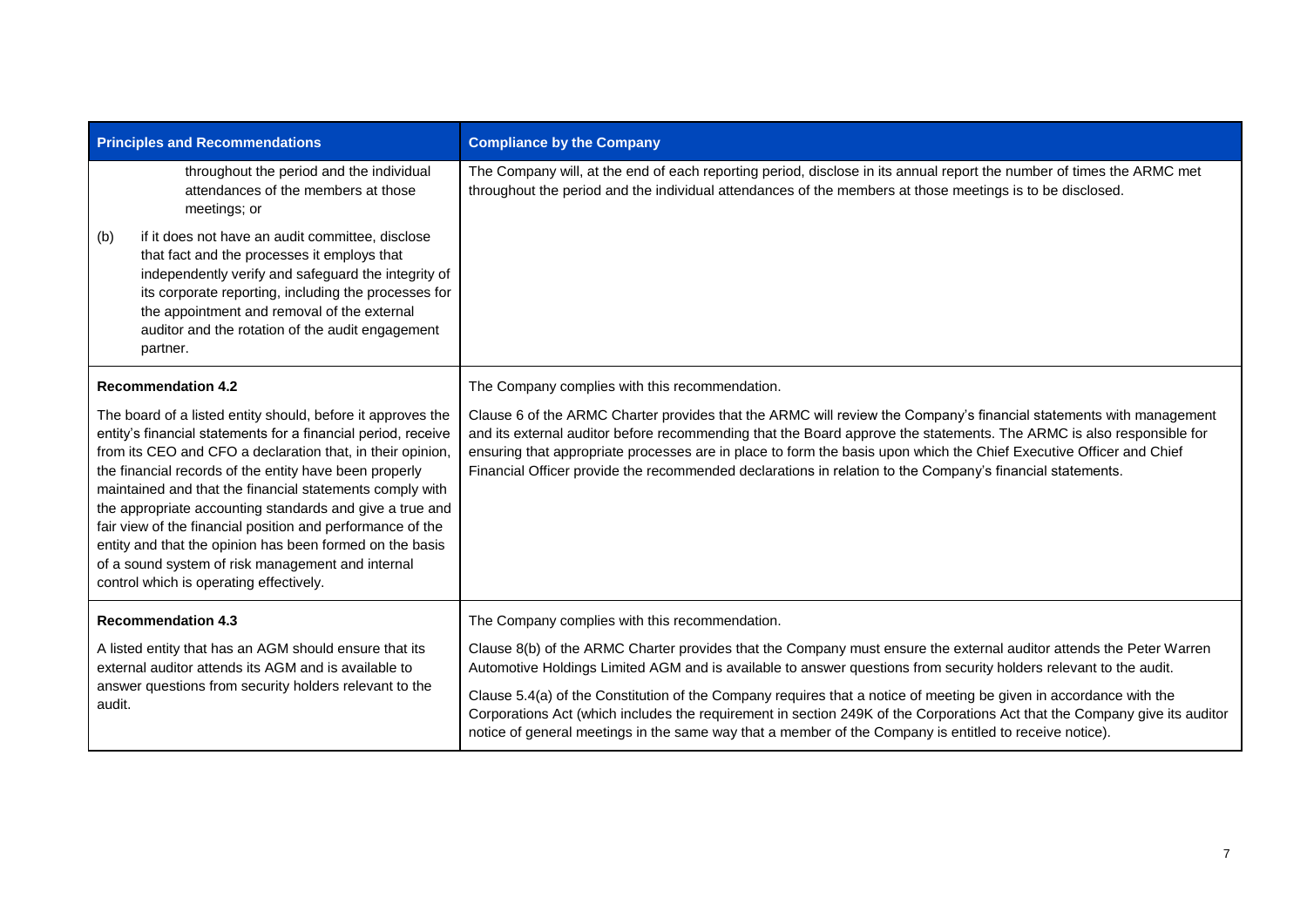| <b>Principles and Recommendations</b>                                                                                                                                                                                                                    | <b>Compliance by the Company</b>                                                                                                                                                                                                                                                                                                                                                                                                                                                                                                                          |  |
|----------------------------------------------------------------------------------------------------------------------------------------------------------------------------------------------------------------------------------------------------------|-----------------------------------------------------------------------------------------------------------------------------------------------------------------------------------------------------------------------------------------------------------------------------------------------------------------------------------------------------------------------------------------------------------------------------------------------------------------------------------------------------------------------------------------------------------|--|
| Principle 5 - Make timely and balanced disclosure<br>A listed entity should make timely and balanced disclosure of all matters concerning it that a reasonable person would expect to have a material effect on the price or value of its<br>securities. |                                                                                                                                                                                                                                                                                                                                                                                                                                                                                                                                                           |  |
| <b>Recommendation 5.1</b><br>A listed entity should:<br>have a written policy for complying with its<br>(a)<br>continuous disclosure obligations under the<br>Listing Rules; and<br>disclose that policy or a summary of it.<br>(b)                      | The Company complies with this recommendation.<br>The Company has in place a Disclosure Policy, a copy of which will be disclosed on the Company's website.                                                                                                                                                                                                                                                                                                                                                                                               |  |
| Principle 6 - Respect the rights of security holders<br>A listed entity should respect the rights of its security holders by providing them with appropriate information and facilities to allow them to exercise those rights effectively.              |                                                                                                                                                                                                                                                                                                                                                                                                                                                                                                                                                           |  |
| <b>Recommendation 6.1</b><br>A listed entity should provide information about itself and<br>its governance to investors via its website.                                                                                                                 | The Company complies with this recommendation.<br>The Company will provide information about itself and its governance on its website pursuant to its Shareholder<br>Communication Policy.                                                                                                                                                                                                                                                                                                                                                                |  |
| <b>Recommendation 6.2</b><br>A listed entity should design and implement an investor<br>relations program to facilitate effective two-way<br>communication with investors.                                                                               | The Company complies with this recommendation.<br>The Company's Shareholder Communication Policy provides for an investor relations program which actively encourages<br>two-way communication:<br>through the Company's AGM, where shareholder participation is actively encouraged and facilitated; and<br>by providing shareholders with information via the investor section of the Company's website and the option to<br>receive email communications and send email communications directly to the Company and to the Company's share<br>registry. |  |
| <b>Recommendation 6.3</b>                                                                                                                                                                                                                                | The Company complies with this recommendation.<br>The Company will disclose a copy of its Shareholder Communication Policy on its website.                                                                                                                                                                                                                                                                                                                                                                                                                |  |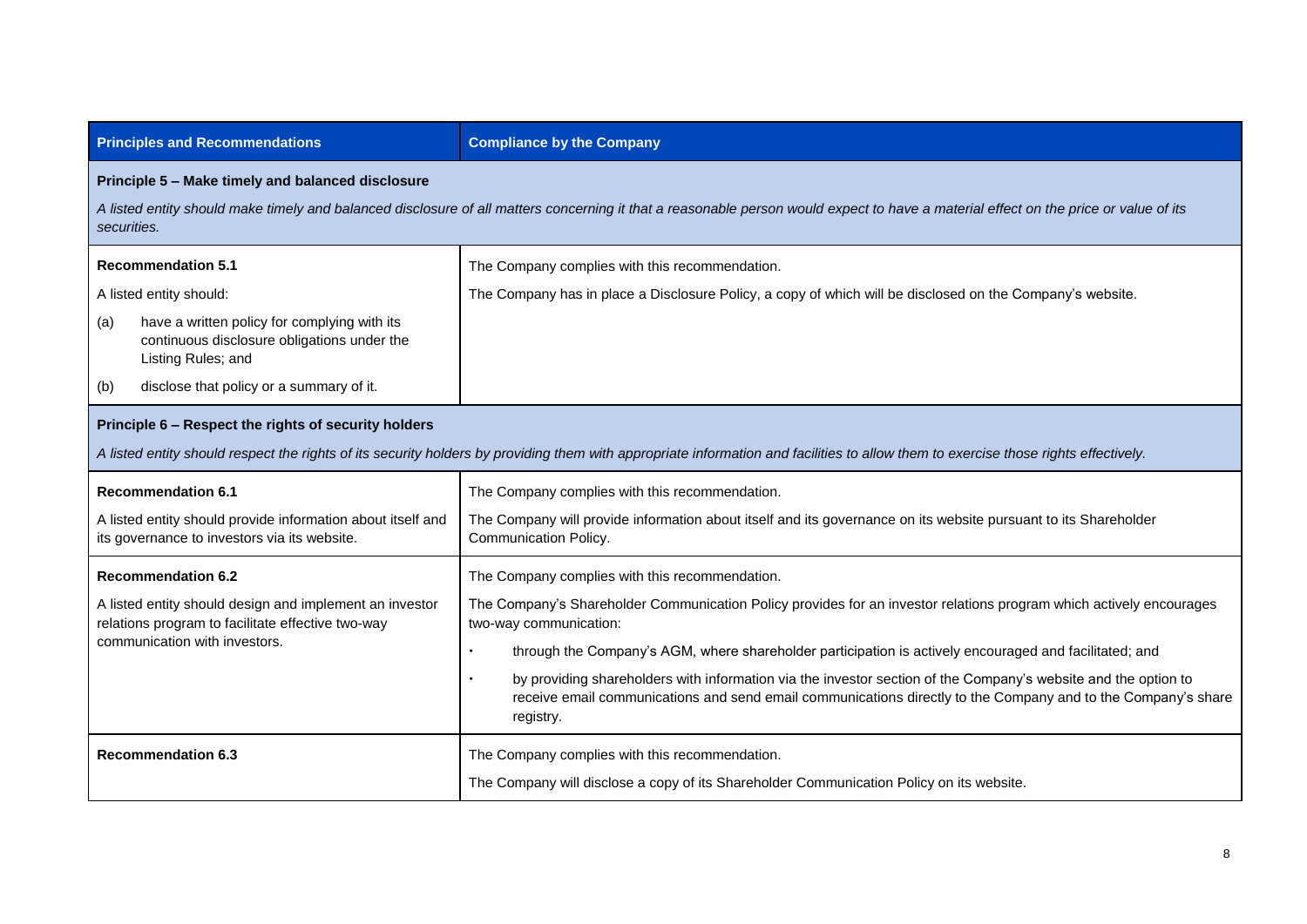|     |       | <b>Principles and Recommendations</b>                                                                                                                                          | <b>Compliance by the Company</b>                                                                                                                                                                                                        |
|-----|-------|--------------------------------------------------------------------------------------------------------------------------------------------------------------------------------|-----------------------------------------------------------------------------------------------------------------------------------------------------------------------------------------------------------------------------------------|
|     |       | A listed entity should disclose the policies and processes<br>it has in place to facilitate and encourage participation at<br>meetings of security holders.                    |                                                                                                                                                                                                                                         |
|     |       | <b>Recommendation 6.4</b>                                                                                                                                                      | The Company complies with this recommendation.                                                                                                                                                                                          |
|     |       | A listed entity should give security holders the option to<br>receive communications from, and send communications<br>to, the entity and its security registry electronically. | The Company's Shareholder Communication Policy provides securityholders the option to receive email communications<br>and send email communications directly to the Company and to the Company's share registry.                        |
|     |       | Principle 7 - Recognise and manage risk                                                                                                                                        |                                                                                                                                                                                                                                         |
|     |       |                                                                                                                                                                                | A listed entity should establish a sound risk management framework and periodically review the effectiveness of that framework                                                                                                          |
|     |       | <b>Recommendation 7.1</b>                                                                                                                                                      | The Company complies with this recommendation. As at the date of listing, the chair of the ARMC will be Niran Peiris,                                                                                                                   |
|     |       | The board of a listed entity should:                                                                                                                                           | independent non-executive director. The ARMC will be comprised of Niran Peiris, Catherine West and John Ingram.                                                                                                                         |
| (a) |       | have a committee or committees to oversee risk,<br>each of which:                                                                                                              | The Company has established an ARMC which is governed by the ARMC Charter which sets out its roles and<br>responsibilities.                                                                                                             |
|     | (i)   | has at least three members, a majority of<br>whom are independent directors; and                                                                                               | Clause 2(a) of the ARMC Charter provides that the Committee should to the extent practicable, given the size and<br>composition of the Board from time to time, comprise of:                                                            |
|     | (ii)  | is chaired by an independent director,                                                                                                                                         | at least three members;                                                                                                                                                                                                                 |
|     |       | and disclose                                                                                                                                                                   | only non-executive directors; and                                                                                                                                                                                                       |
|     | (iii) | the charter of the committee;                                                                                                                                                  | a majority of directors who are independent.                                                                                                                                                                                            |
|     | (iv)  | the members of the committee; and                                                                                                                                              | Clause 2(c) of the AMRC Charter provides that the chair of the Committee should be an independent non-executive director<br>who does not chair the Board.                                                                               |
|     | (v)   | as at the end of each reporting period, the<br>number of times the committee met                                                                                               | The ARMC Charter will be disclosed on the Company's website.                                                                                                                                                                            |
|     |       | throughout the period and the individual<br>attendances of the members at those                                                                                                | Clause 3(a) of the ARMC Charter provides that the ARMC must meet at least three times annually or as frequently as is<br>required to undertake its role effectively.                                                                    |
| (b) |       | meetings; or<br>if it does not have a risk committee or committees<br>that satisfy (a) above, disclose that fact and the                                                       | The Company will, at the end of each reporting period, disclose in its annual report the number of times the Committee met<br>throughout the period and the individual attendances of the members at those meetings is to be disclosed. |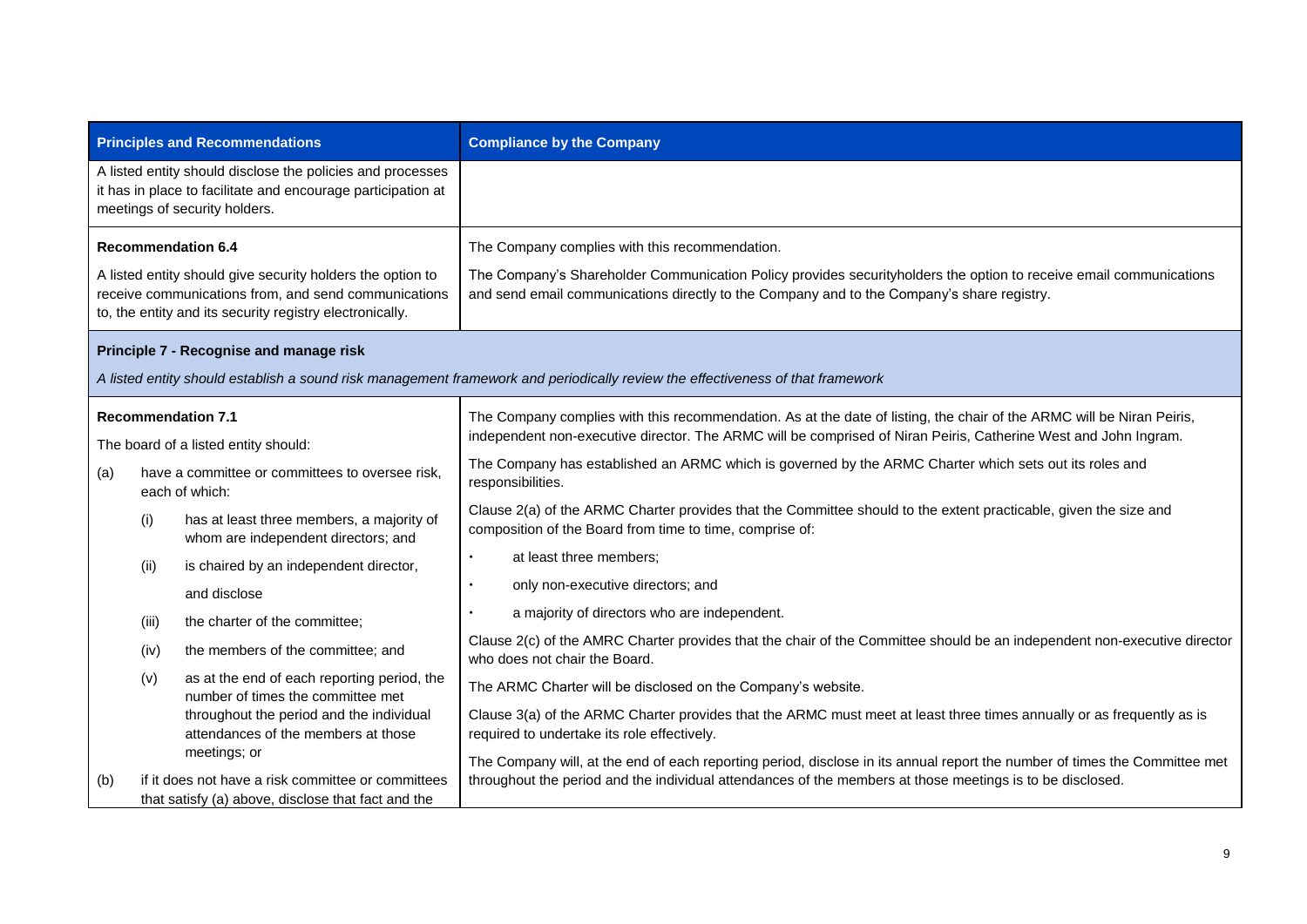| <b>Principles and Recommendations</b>                                                                                                                                                                     |                                                                                                                                                                                                                   | <b>Compliance by the Company</b>                                                                                                                                                                                                                                                                                                                                                                                                                                                                                                                                                    |
|-----------------------------------------------------------------------------------------------------------------------------------------------------------------------------------------------------------|-------------------------------------------------------------------------------------------------------------------------------------------------------------------------------------------------------------------|-------------------------------------------------------------------------------------------------------------------------------------------------------------------------------------------------------------------------------------------------------------------------------------------------------------------------------------------------------------------------------------------------------------------------------------------------------------------------------------------------------------------------------------------------------------------------------------|
|                                                                                                                                                                                                           | processes it employs for overseeing the entity's<br>risk management framework.                                                                                                                                    |                                                                                                                                                                                                                                                                                                                                                                                                                                                                                                                                                                                     |
|                                                                                                                                                                                                           | <b>Recommendation 7.2</b>                                                                                                                                                                                         | The Company complies with this recommendation.                                                                                                                                                                                                                                                                                                                                                                                                                                                                                                                                      |
|                                                                                                                                                                                                           | The board or a committee of the board should:                                                                                                                                                                     | Clause 7 of the ARMC Charter provides that the ARMC is responsible for review the risk profile of the Company at least<br>annually to satisfy itself that it continues to be sound and disclose that such a review has taken place in the Company's<br>annual report.                                                                                                                                                                                                                                                                                                               |
| (a)                                                                                                                                                                                                       | review the entity's risk management framework at<br>least annually to satisfy itself that it continues to<br>be sound; and                                                                                        |                                                                                                                                                                                                                                                                                                                                                                                                                                                                                                                                                                                     |
| (b)                                                                                                                                                                                                       | disclose, in relation to each reporting period,<br>whether such a review has taken place.                                                                                                                         |                                                                                                                                                                                                                                                                                                                                                                                                                                                                                                                                                                                     |
| <b>Recommendation 7.3</b>                                                                                                                                                                                 |                                                                                                                                                                                                                   | The Company complies with this recommendation.                                                                                                                                                                                                                                                                                                                                                                                                                                                                                                                                      |
| A listed entity should disclose:                                                                                                                                                                          |                                                                                                                                                                                                                   | Clause 7(c)(iii)(B) of the ARMC Charter provides that the ARMC is responsible for reviewing and reporting to the Board (at                                                                                                                                                                                                                                                                                                                                                                                                                                                          |
| (a)                                                                                                                                                                                                       | if it has an internal audit function, how the function<br>is structured and what role it performs; or                                                                                                             | least annually) on the effectiveness of the Company's internal control; and reviewing and reporting to the Board (at least<br>annually) on the effectiveness of internal systems and process for identifying, managing and monitoring material business<br>risks. The ARMC is also required to manage audit arrangements and auditor independence, including considering whether<br>an internal audit function is required, and if not, ensuring that the Company discloses the processes it employs to evaluate<br>and improve its risk management and internal control processes. |
| (b)                                                                                                                                                                                                       | if it does not have an internal audit function, that<br>fact and the processes it employs for evaluating<br>and continually improving the effectiveness of its<br>risk management and internal control processes. |                                                                                                                                                                                                                                                                                                                                                                                                                                                                                                                                                                                     |
| <b>Recommendation 7.4</b>                                                                                                                                                                                 |                                                                                                                                                                                                                   | The Company complies with this recommendation.                                                                                                                                                                                                                                                                                                                                                                                                                                                                                                                                      |
| A listed entity should disclose whether it has any material<br>exposure to economic environmental and social<br>sustainability risks and, if it does, how it manages or<br>intends to manage those risks. |                                                                                                                                                                                                                   | The Company will disclose whether it has any material exposure to economic, environmental and social sustainability risks<br>and, if it does, how it manages or intends to manage those risks.                                                                                                                                                                                                                                                                                                                                                                                      |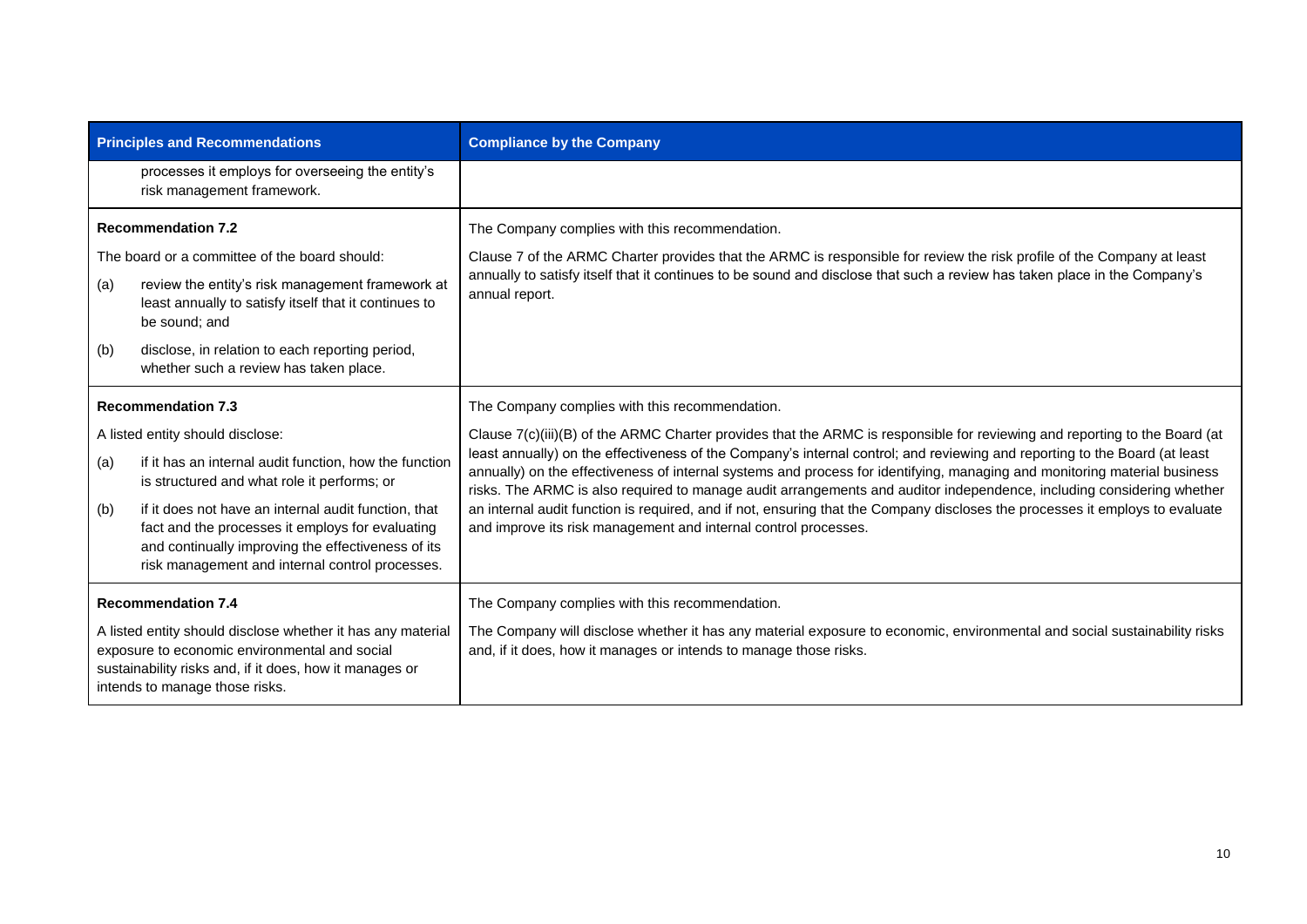| <b>Principles and Recommendations</b>                                                                                                                                                                                                                                                                                                                                                                                                                                                                                                                                                                                                                                                                                                                                                                                                                      | <b>Compliance by the Company</b>                                                                                                                                                                                                                                                                                                                                                                                                                                                                                                                                                                                                                                                                                                                                                                                                                                                                                                                                                                                                                                                                                                                                                                                                                                                                                                                                                                                             |  |
|------------------------------------------------------------------------------------------------------------------------------------------------------------------------------------------------------------------------------------------------------------------------------------------------------------------------------------------------------------------------------------------------------------------------------------------------------------------------------------------------------------------------------------------------------------------------------------------------------------------------------------------------------------------------------------------------------------------------------------------------------------------------------------------------------------------------------------------------------------|------------------------------------------------------------------------------------------------------------------------------------------------------------------------------------------------------------------------------------------------------------------------------------------------------------------------------------------------------------------------------------------------------------------------------------------------------------------------------------------------------------------------------------------------------------------------------------------------------------------------------------------------------------------------------------------------------------------------------------------------------------------------------------------------------------------------------------------------------------------------------------------------------------------------------------------------------------------------------------------------------------------------------------------------------------------------------------------------------------------------------------------------------------------------------------------------------------------------------------------------------------------------------------------------------------------------------------------------------------------------------------------------------------------------------|--|
| Principle 8 - Remunerate fairly and responsibly<br>A listed entity should pay director remuneration sufficient to attract and retain high quality directors and design its executive remuneration to attract, retrain and motivate high quality<br>senior executives and to align their interests with the creation of value for security holders.                                                                                                                                                                                                                                                                                                                                                                                                                                                                                                         |                                                                                                                                                                                                                                                                                                                                                                                                                                                                                                                                                                                                                                                                                                                                                                                                                                                                                                                                                                                                                                                                                                                                                                                                                                                                                                                                                                                                                              |  |
| <b>Recommendation 8.1</b><br>The board of a listed entity should:<br>have a remuneration committee which:<br>(a)<br>has at least three members, a majority of<br>(i)<br>whom are independent directors; and<br>is chaired by an independent director.<br>(ii)<br>and disclose:<br>the charter of the committee;<br>(i)<br>the members of the committee; and<br>(ii)<br>as at the end of each reporting period, the<br>(iii)<br>number of times the committee met<br>throughout the period and the individual<br>attendances of the members at those<br>meetings; or<br>if it does not have a remuneration committee,<br>(b)<br>disclose that fact and the processes it employs for<br>setting the level and composition of remuneration<br>for directors and senior executives and ensuring<br>that such remuneration is appropriate and not<br>excessive. | The Company complies with this recommendation. As at the date of listing, the chair of the PRC will be Catherine West,<br>independent non-executive director. The PRC will be comprised of Catherine West, Niran Peiris and John Ingram.<br>The PRC is governed by the PRC Charter which sets out the PRC's roles and responsibilities.<br>Clause 2 of the PRC Charter provides that the PRC should, to the extent practicable given the size and composition of the<br>Board from time to time, comprise:<br>at least three members;<br>only non-executive directors; and<br>a majority of directors who are independent.<br>The PRC Charter will be disclosed on the Company's website.<br>Attachment A of the PRC Charter provides that the PRC must meet as often as the PRC members deem necessary in<br>order to fulfil their role.<br>The Company will, at the end of each reporting period, disclose in its annual report the number of times the PRC met<br>throughout the period and the individual attendances of the members at those meetings is to be disclosed.<br>Clause 2(d) of the PRC Charter notes that the chairperson of the PRC must be an independent director.<br>The Company will, at the end of each reporting period, disclose in its annual report the number of times the PRC met<br>throughout the period and the individual attendances of the members at those meetings is to be disclosed. |  |
| <b>Recommendation 8.2</b><br>A listed entity should separately disclose its policies and<br>practices regarding the remuneration of non-executive                                                                                                                                                                                                                                                                                                                                                                                                                                                                                                                                                                                                                                                                                                          | The Company complies with this recommendation.<br>Details of the Company's remuneration policies and practices for non-executive directors, executive directors and senior<br>management will be disclosed in the prospectus and in the Company's future annual reports.                                                                                                                                                                                                                                                                                                                                                                                                                                                                                                                                                                                                                                                                                                                                                                                                                                                                                                                                                                                                                                                                                                                                                     |  |